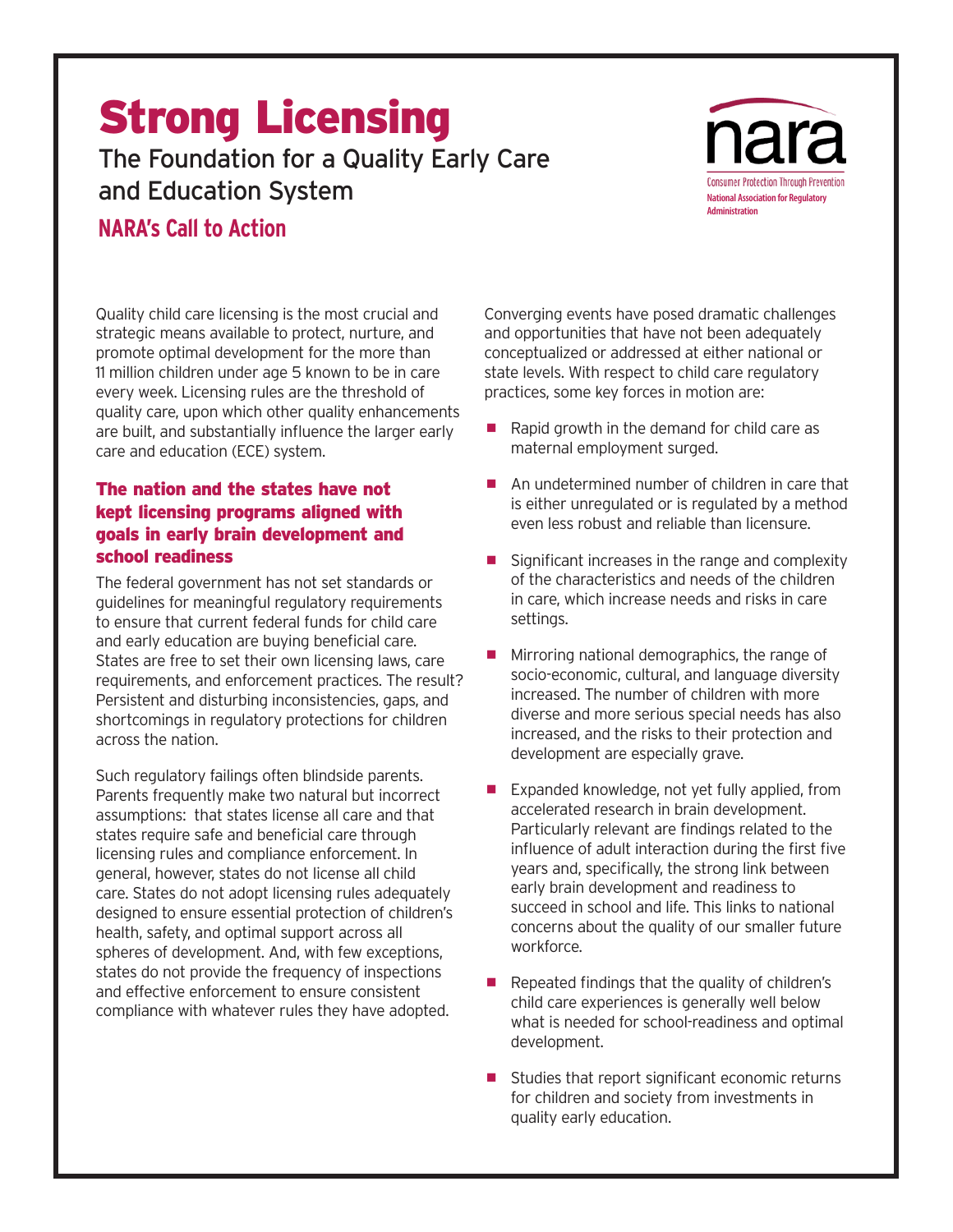Effective licensing can, and should, improve outcomes related to all these areas. Conversely, the lack of effective licensing impedes good outcomes in all such areas. In short, licensing is the foundation intended to safeguard quality development for the nation's vital human assets. That foundation is currently flawed, however, and must be retooled to perform its purpose effectively.

#### What do children need for optimal development and school readiness?

Informed by a rich and growing body of research and experience, we now understand that children need far more than the physically safe and clean environments that were a major focus of care, as well as its licensure, through the first half of the 20th Century. We now understand that young children are also hard at work building brain structure and functionality as they decode their physical and social surroundings. To do this, they proceed as keen observers, imitators, and natural scientists while interacting with their social and physical environments.

During their early years, children need affectionate encouragement to develop the foundational physical, cognitive, linguistic, social, and emotional skills and attitudes required to succeed in school and in life. Chief among these is the abiding self-confidence that comes of doing childhood's work in a well-planned, developmentally appropriate environment that is safe, nurturing, and stimulating. In such settings, adults encourage children's natural inquisitiveness and experimentation across all spheres and stages of development.

Conversely, children who encounter indifferent, uninvolved, inept, or discouraging adult guides in an ill-designed learning program are more likely to emerge with stunted curiosity – and with a lack of confidence in themselves and in the external world.

The real question is: Which children can build the workforce, the families, the communities, and the nation we need? The next question: How can we increase the probability that children will be prepared to succeed when they enter their adult roles?

#### Strengthened Licensing Programs: The Key Step in a Path Forward

The states' existing child care licensing infrastructure is the one most logically suited to be retooled and

expanded to tackle these challenges. The most costeffective strategy to achieve the long-term national benefits of strong child care and development settings would be to upgrade the existing state-level activity that already licenses settings serving more than 80 percent of the identifiable children in care.

Another logical inference is that continuing to allow, and pay for, low-quality child care increases subsequent societal costs at school and community levels. Additionally, employers increasingly require a workforce of better educated, life-long learners who can adapt to rapid changes in a business environment and in its applicable technology. An ill-prepared workforce costs businesses.

Further, states have a ready means to expand the benefits of a strong licensing service. They need only remove or narrow statutory exemptions and exclusionary definitions that currently either deny licensure to many forms of care or relegate them to a weaker form of regulation. A side benefit of a more inclusive licensing policy is the benefit to planning, evaluation, and research efforts. It is very nearly impossible to obtain accurate basic data or to make meaningful comparisons across the states with the current variability of scope, methodology, and terminology. Establishing a common foundation for essential quality of care should also enhance the efforts of Quality Rating and Improvement Systems (QRIS), which are voluntary in nature.

#### Operating principles and characteristics for a strong licensing program

Child care is a major force in the daily lives of millions of children. It is where they spend the majority of their waking time. Unless strong licensing is in place, random luck determines whether these settings provide encouraging, affirming, and developmentally beneficial experiences. The current reality is that the states' licensing services are disturbingly varied in quality, with most having readily identifiable shortcomings in one or more of the essential regulatory components. The three major components of a regulatory service are:

 $\blacksquare$  The licensing statute (establishes the scope of subjectivity to licensure and the scope of authority, responsibilities, and enforcement methods for the licensing agency)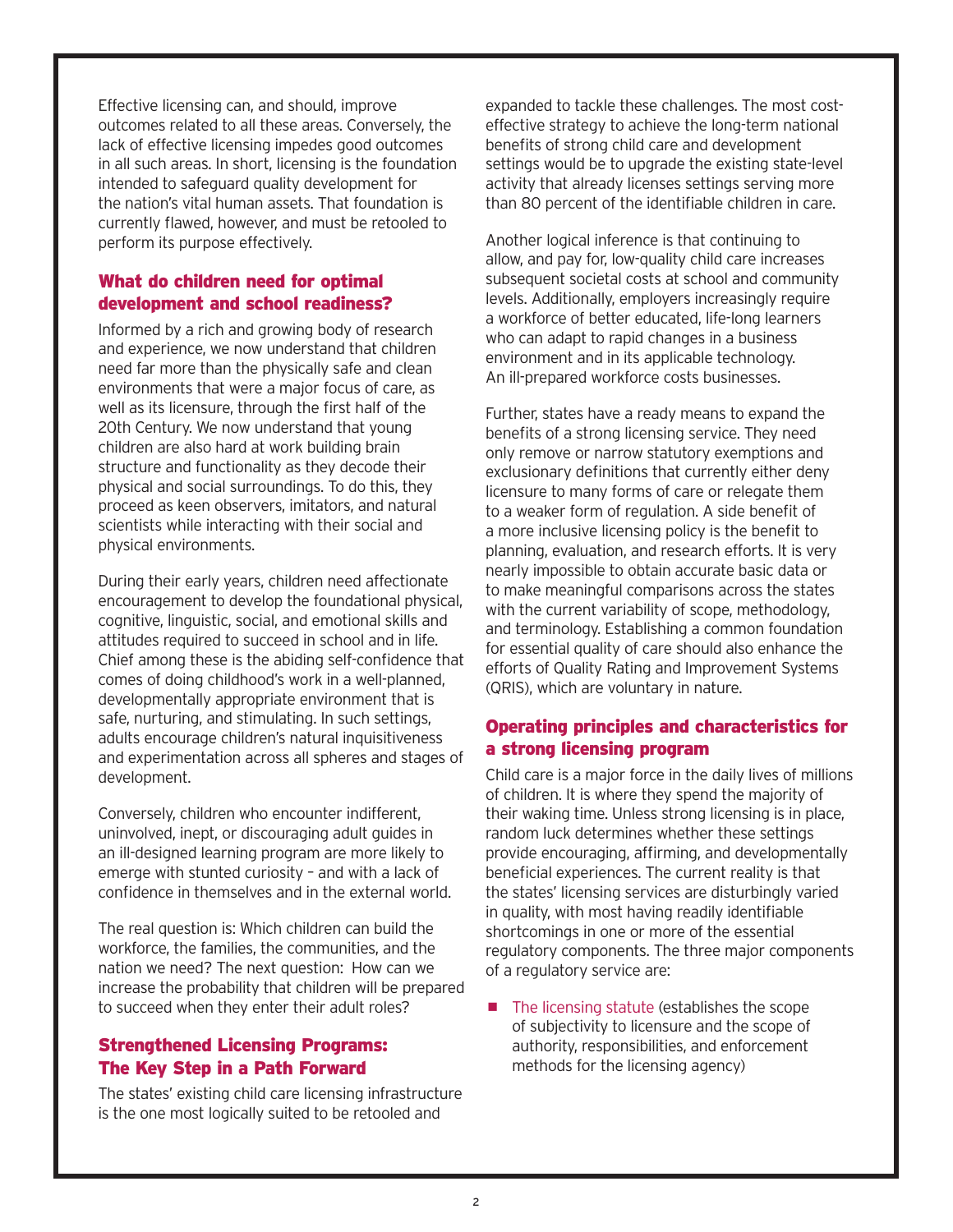*Characteristics of strong statutes include but are not limited to:*

- 1. No exemptions or definitional exclusions for regularly operating settings that offer supervision/care for a fee.
- 2. Clear authority and provisions to investigate and to close facilities operating in violation of the law.
- 3. Appeal rights and processes that apply to enforcement actions.
- 4. Initial and recurring background clearances for caregivers; i.e., fingerprint-based national and state records checks for convictions and founded abuse/neglect/cruelty.
- 5. Authority and direction in enforcement activities such as issuances and complaint response, which may also include frequency, intervals/ duration, response times in key activities.
- 6. Full continuum of enforcement options, with agency discretion to secure compliance using a range of positive and adverse interventions, from instruction to injunction.
- $\blacksquare$  The licensing rules/requirements (scope and quality of regulatory prescriptions and proscriptions that create facility environments within the statute's intent)

*Strength indicators include but are not limited to the use of:*

- 1. Scheduled reviews of rules every three to four years, plus event-triggered reviews required to respond to urgent demands.
- 2. Broad public outreach and consultation in drafting and revising rules.
- 3. Rules that are kept research-based, and designed to respond to known public risks and to the strengths and weaknesses in the industry's current conditions.
- 4. Rules that reflect the understanding that the benefits of early learning stem directly from the nature of children's relationships with their adult guides. Adult guides must know how children learn and be able to foster their optimal development.
- 5. A body of rules designed with a holistic focus on child well-being. Collectively, the body of rules creates a safe, synergistic environment to promote development.
- 6. Attention to operational reasonableness and cost considerations, including provisions for phasing in new requirements if necessary.
- 7. Sound interpretation guides and procedures manuals, updated as necessary, to help both providers and inspectors to apply the rules correctly, fairly, and consistently.
- The licensing agency (staffing, operational and enforcement policies and practices, provider and community engagement, and similar key performance areas)

*Strength indicators reflecting best practices for regulatory agency performance include but are not limited to:* 

- 1. Adequate funding and executive/legislative support to operate the agency according to law and regulatory best practices.
- 2. Adequate staffing to support routine monitoring of facilities twice annually, increasing to four or more times annually as needed until satisfactory compliance is stable or the facility is closed. The workload standard for inspectors should be 50-60 facilities.
- 3. Effective management and leadership focused on program planning, on management systems and procedures to achieve synergy among all components and functions, and on research and evaluation to drive program compliance and quality improvement. Methods ensure that actions are correct, timely, thorough, objective, and consistent across the agency; agency uses a systematic, risk-based enforcement decision method.
- 4. Acquisition and retention of suitably educated, well-qualified regulatory and support services personnel; ongoing training in regulatory theory and practice is provided.